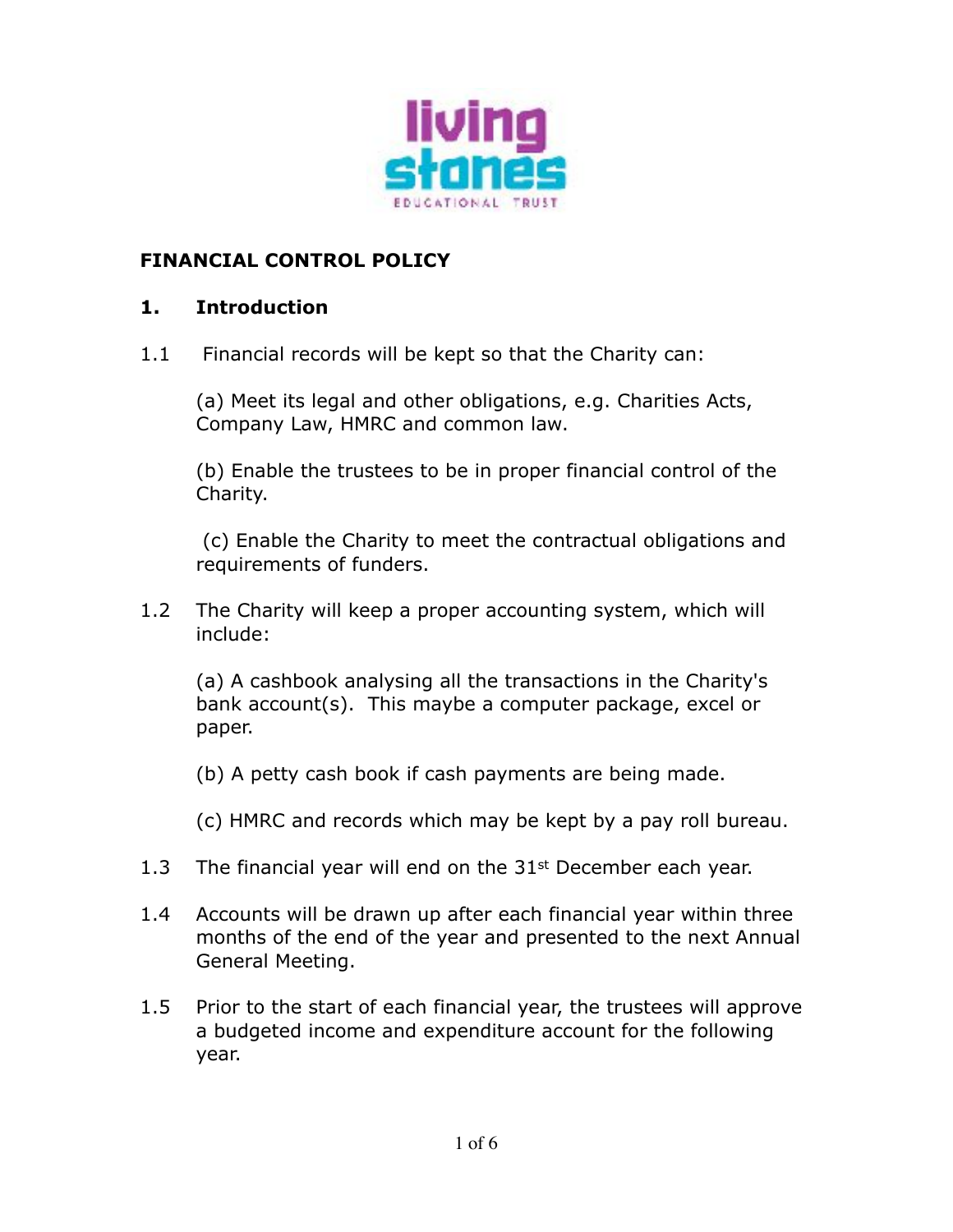- 1.6 A report comparing actual income and expenditure with the budget will be presented to the trustees every three months.
- 1.7 A cash flow will be produced each month if the charity is in financial difficulties or reserves are less than three months expenditure.
- 1.8 The AGM will appoint an appropriately qualified independent examiner to examine the accounts for presentation to the next AGM, filing with the Charity Commission when the appropriate threshold is exceeded and if appropriate fling with Companies House.

## **2**. **Banking**

2.1 LSET will bank with Co-operative Bank plc. Accounts will be held in the name of Living Stones Educational Trust (LSET). The following accounts will be maintained:

LSET Community Account

- 2.2 The bank mandate (list of people who can sign cheques or authorise electronic payments on the organisations behalf) will always be approved and minuted by the trustees as will all the changes to it.
- 2.3 The charity will require the bank to provide statements every month or access to electronic statements. These will be reconciled with the bookkeeping system at least every three months and the treasurer will spot check that this reconciliation has been done at least twice a year, sign the reconciliation document accordingly. If only electronic statements are available they will be printed off and filed every month.
- 3. The charity will not use any other bank or financial institution or use overdraft facilities or loan without of the agreement of the trustees.

# 3. **Receipts (income)**

3.1 All monies received will be recorded promptly in the bookkeeping system and banked without delay (note this includes sundry receipts such as payment for telephone calls, photocopying etc.). The Charity will maintain files of documentation to back this up.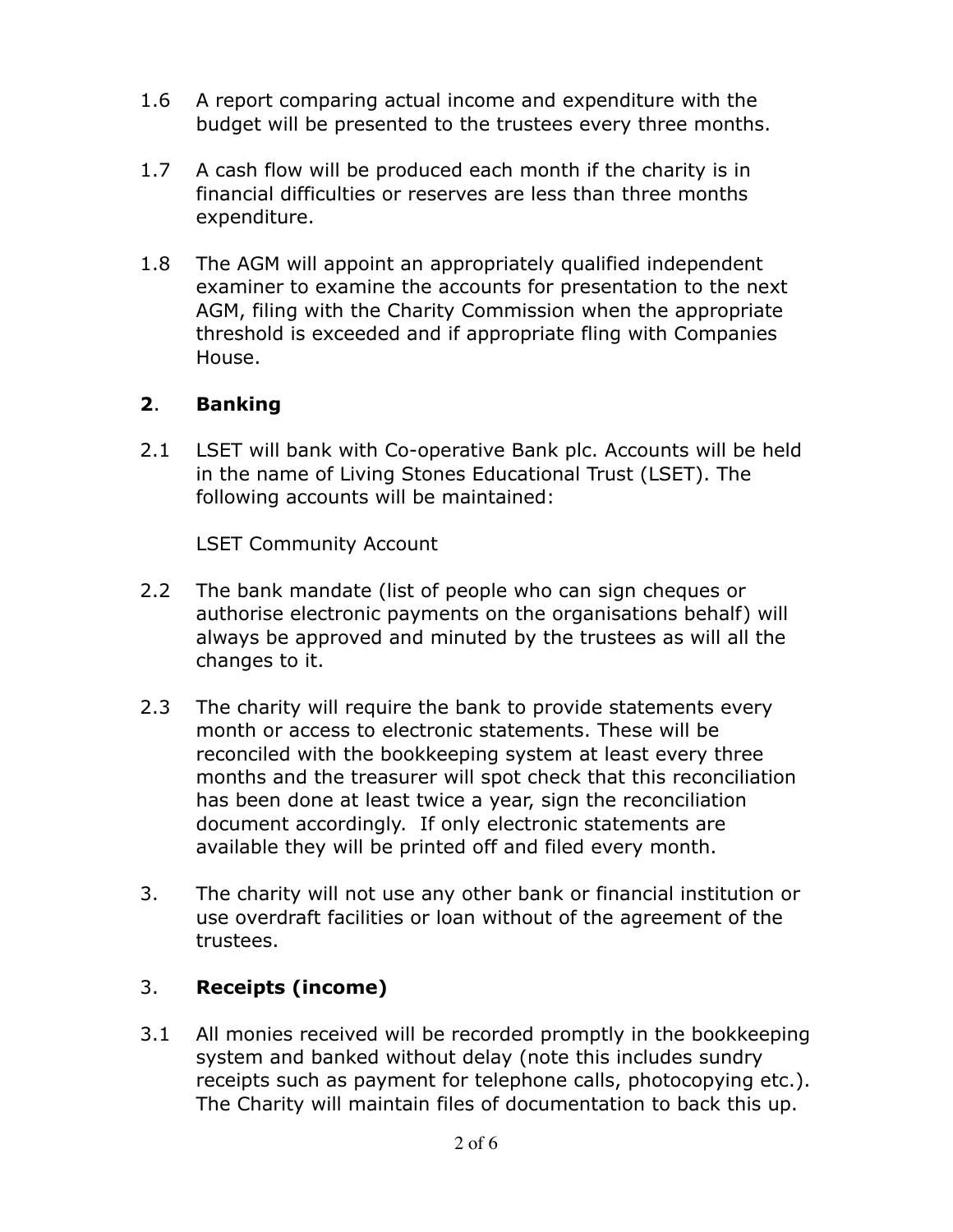# 4. **Internet Purchases**

When purchases are made over the internet the charity will ensure that only well know bon a fide sites are used for purchasing and that they have appropriate security as illustrated by a lock padlock in the bottom right hand side of the screen when a payment is being made. Such purchases will be properly authorised in a similar way to other purchases.

## 5. **Payments (expenditure)**

The aim is to ensure that all expenditure is on the charity's business and is properly authorised and that this can be demonstrated. The latest approved budget provides the cheque signatories with authority to spend up to the budgeted expenditure, not beyond it.

- 5.1 The Treasurer will be responsible for holding the cheque book (unused and partly used cheque books) which should be kept under lock and key.
- 5.2 Blank cheques will NEVER be signed.
- 5.3 The relevant payee's name will always be inserted on the cheque before signature and the cheque stub will always be properly completed.
- 5.4 No cheques should be signed without original documentation (see below).
- 5.5 Payments by debit card. When the charity issues a debit card to an employee or trustee it will be administered in a similar to way petty cash (see below). The card holder will be personally responsible for any undocumented expenditure and this is detailed in their contract of employment.

### 5.5 **Electronic banking**.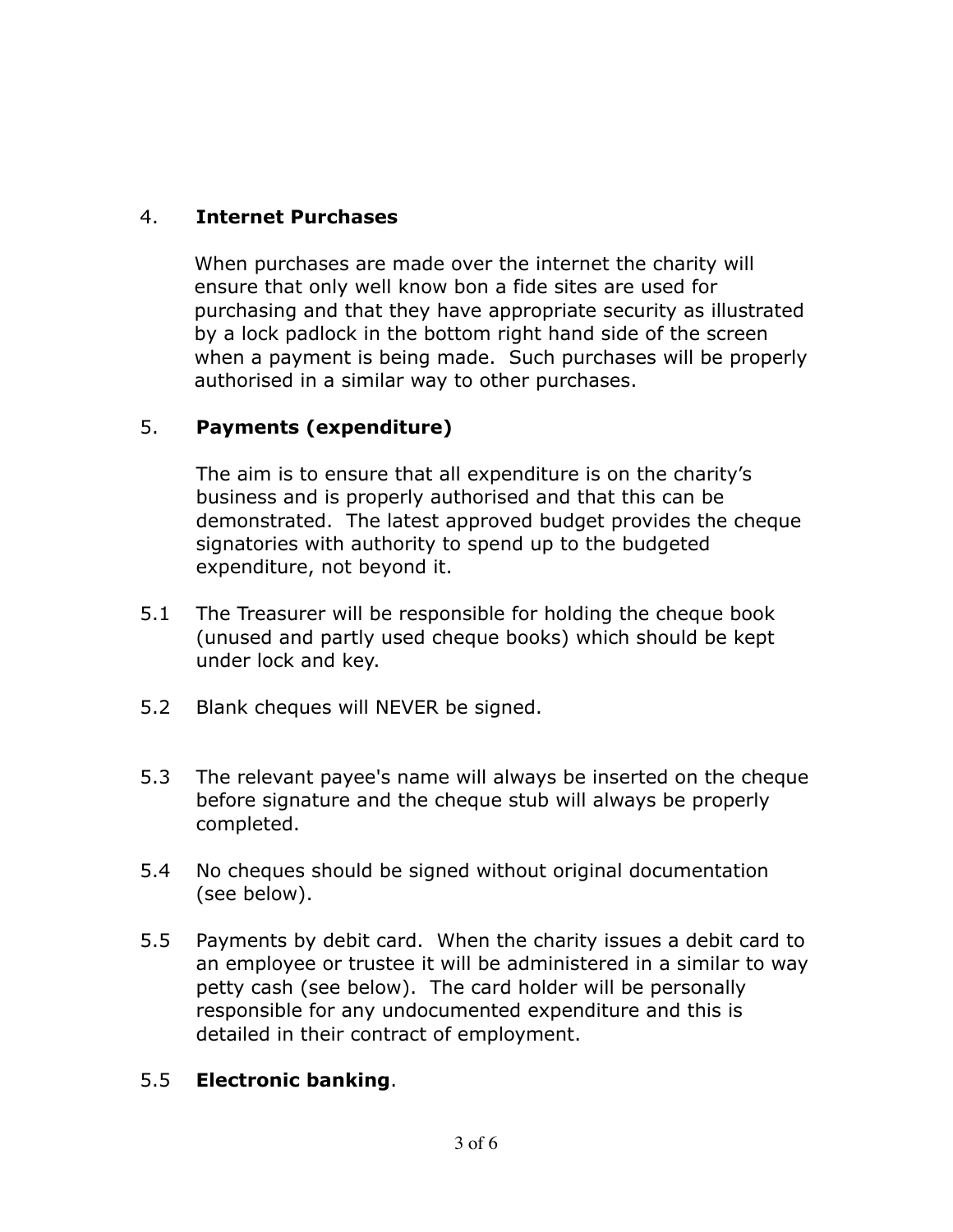The treasurer will be able to access the electronic banking system for the purposes of putting transactions onto the system for authorisation by the cheque signatories and for assessing bank statements.

The relevant trustees will check that purchases have been properly authorised and when appropriate there is evidence that goods in good condition or proper services have been received.

The treasurer will scan and e-mail invoices and evidence of authorisation to the cheque signatories.

The treasurer will check and enter the suppliers sort code, account number, account name into the system and provide these by e-mail to the cheque signatories.

The cheque signatories will check the payment details sort code, account number, invoice and amount. If these are accurate the cheque signatory will authorise the payment.

Authorisation from two cheque signatories will be required for each payment.

### 6. **Payment documentation**

6.1 Every payment out of the Charity's bank accounts will be evidenced by an original invoice (never against a supplier's statement or final demand). That original invoice will be retained by the Charity and filed. The cheque signatory should ensure that it is referenced with:

> Cheque number or electronic authorisation reference Date cheque drawn or paid electronically Amount of payment Who signed or authorised the payment.

6.2 The only exceptions to cheques or electronic payments not being supported by an original invoice would be for such items as advanced booking fees for a future course, deposit for a venue, VAT, etc. Here a cheque requisition form will be used and a photocopy of the cheque kept.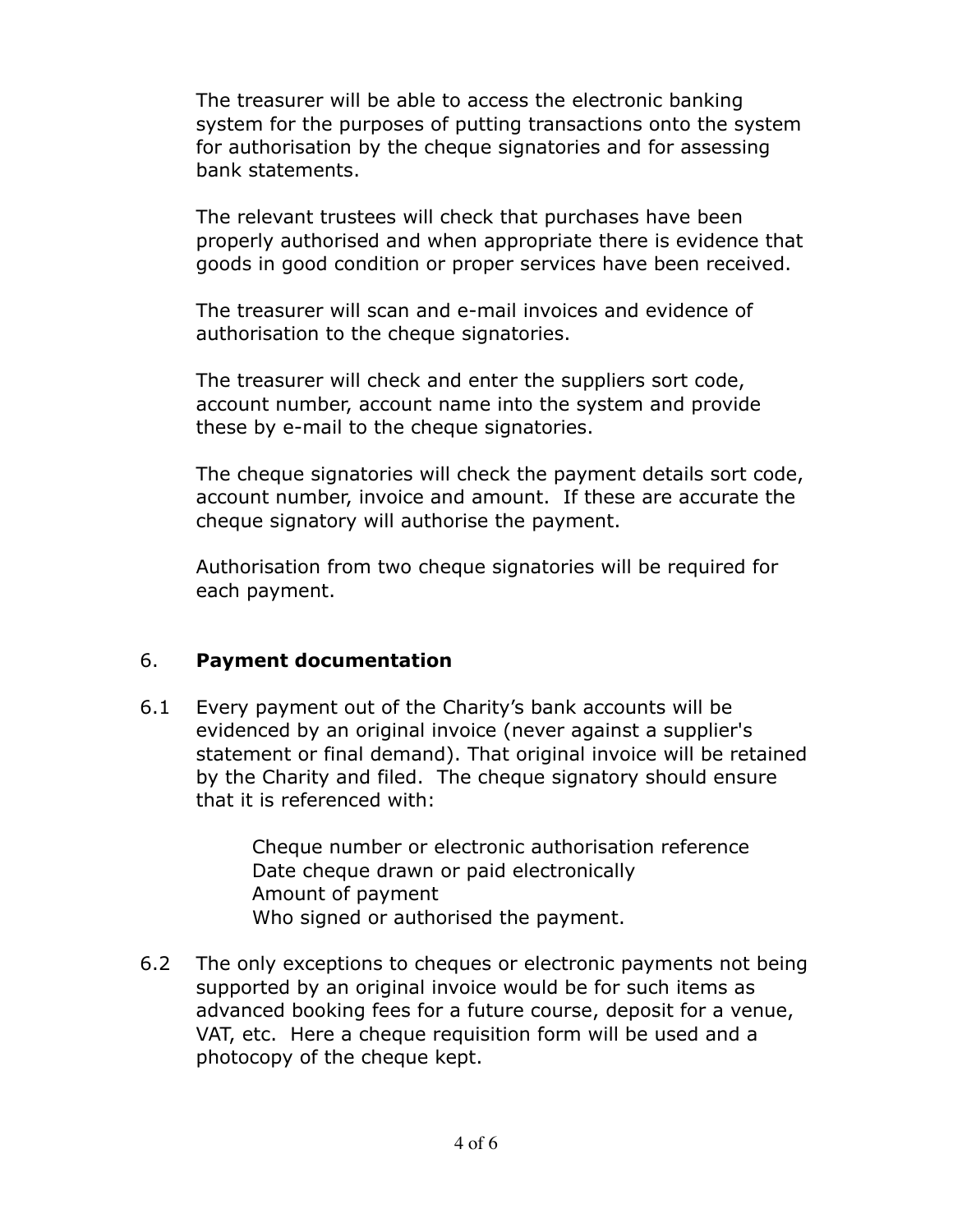- 6.3 **Wages and Salaries**. There will be a clear trail to show the authority and reason for EVERY such payment; e.g. a cheque requisition, asking for payment to an employee, HMRC etc. All employees will be paid within the HMRC regulations.
- 6.4 All staff appointments/departures will be authorised by the trustees, minuting the dates and salary level. Similarly, all changes in hours and variable payments such as overtime, etc., will be authorised either by the trustees.
- 6.5 Expenses / allowances. The Charity will, if asked, reimburse expenditure paid for personally by staff, providing:

Fares are evidenced by tickets.

Other expenditure is evidenced by original receipts.

Car mileage is based on local authority scales.

No cheque signatory signs for the payment of expenses to themselves, authorise electronic payments to themselves.

### 7. **Cheque Signatures and cash cards**

- 7.1 Each cheque will be signed by at least two people.
- 7.2 Electronic bank payments will be signed by at least two people.
- 7.3 A cheque must not be signed by the person to whom it is payable.

### 8. **Other undertakings**

8.1 The Small Charity does not accept liability for any financial commitment unless properly authorised. Any orders placed or undertakings given, the financial consequences of which are, prima facie, likely to exceed in total £250 (single payment) must be authorised and minuted by the trustees. In exceptional circumstances such undertakings can be made with the Chairperson's approval who will then provide full details to the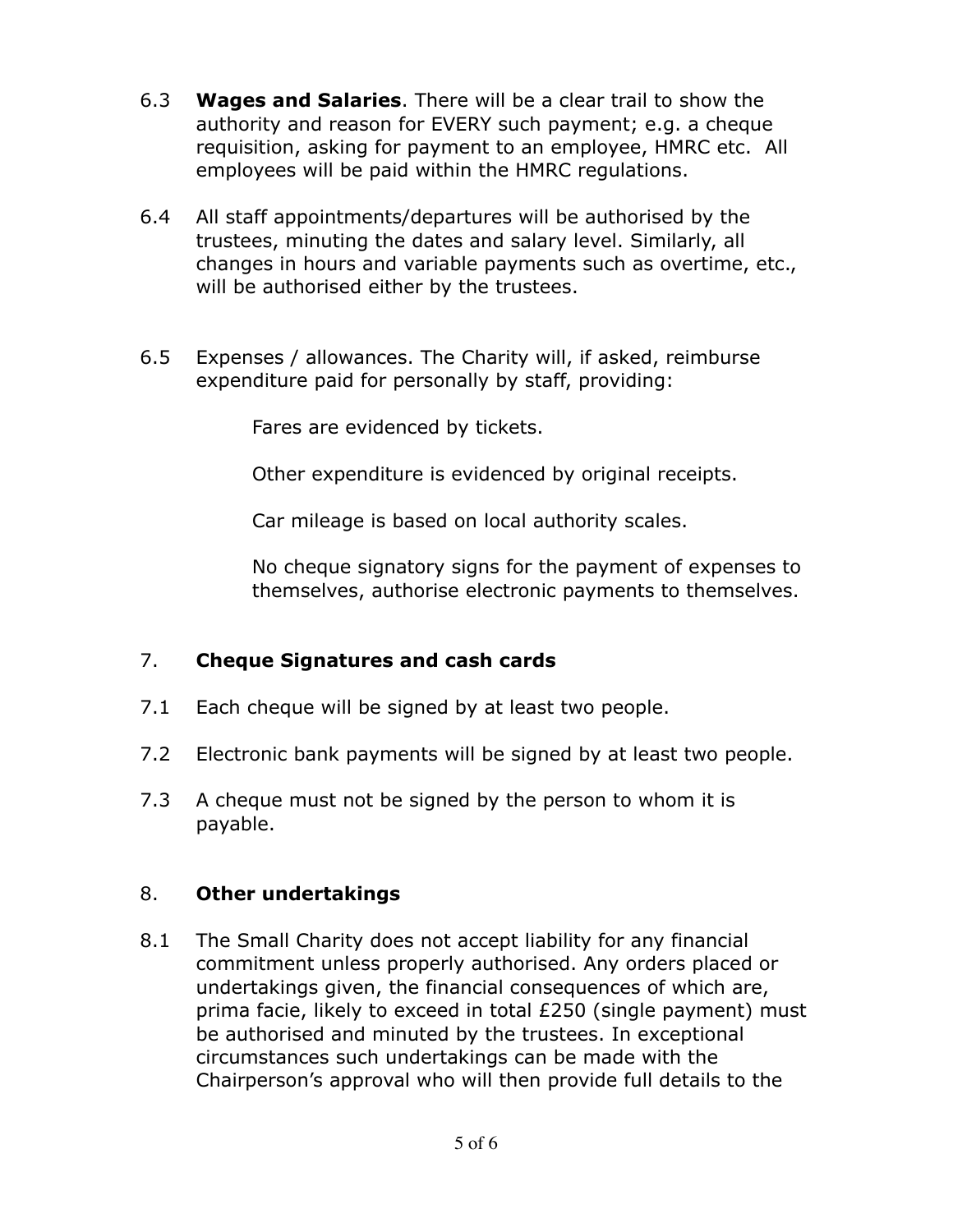next meeting of the trustees. (This covers such items as the new service contracts, office equipment, purchase and hire).

- 8.2 All fundraising, contract bids and grant applications made on behalf of the organisation will be done in the name of the Charity with the prior approval of the trustees or in urgent situations the approval of the Chairperson who will provide full details to the next trustee's meeting.
- 8.3 Copies of grant application will be kept and available to trustees on request. When bids are made using internet portals electronic or paper copies of the bid will be kept.
- 8.4 Any funding contracts or grant acceptance documentation exceeding £250 per annum will be brought to the trustee's attention for approval. In urgent situations this may be by email to all trustees.

#### 9. **Other rules**

- 9.1 The Small Charity will adhere to good practice in relation to its finances at all times, e.g. when relevant it will set up and maintain a fixed asset register stating the date of purchase, cost, serial numbers and normal location. Additionally the Charity will maintain a property record of items of significant value, with an appropriate record of their use.
- 2. The charity will maintain up to date good quality antivirus and anti-phishing software on all computers that connect to the internet.

This policy was adopted by the trustees on 28/11/18

The next review date is on or before 28/11/19

Published by: Community Accountancy Self Help 1 Thorpe Close London W10 5XL Tel: 020 8969 0747 Fax: 020 8969 5936 gabriel@cash-online.org.uk